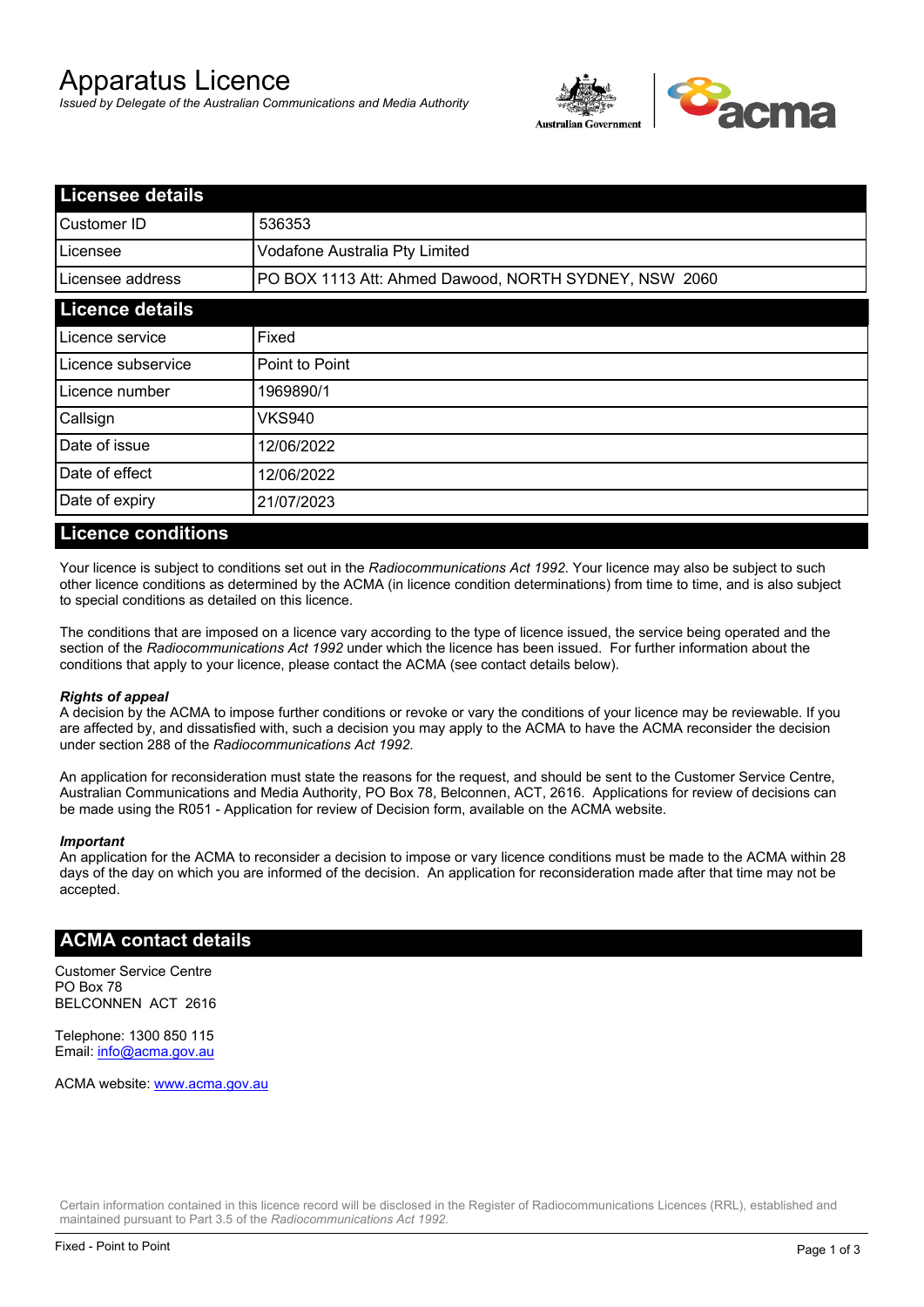# **Advisory Notes applying to licence no.: 1969890/1**

Conditions applicable to the operation of Point to Point station(s) authorised under this licence can be found in the Radiocommunications Licence Conditions (Apparatus Licence) Determination and the Radiocommunications Licence Conditions (Fixed Licence) Determination, the 'fixed licence lcd'. Copies of these determinations are available from the ACMA and from the ACMA home page (www.acma.gov.au).